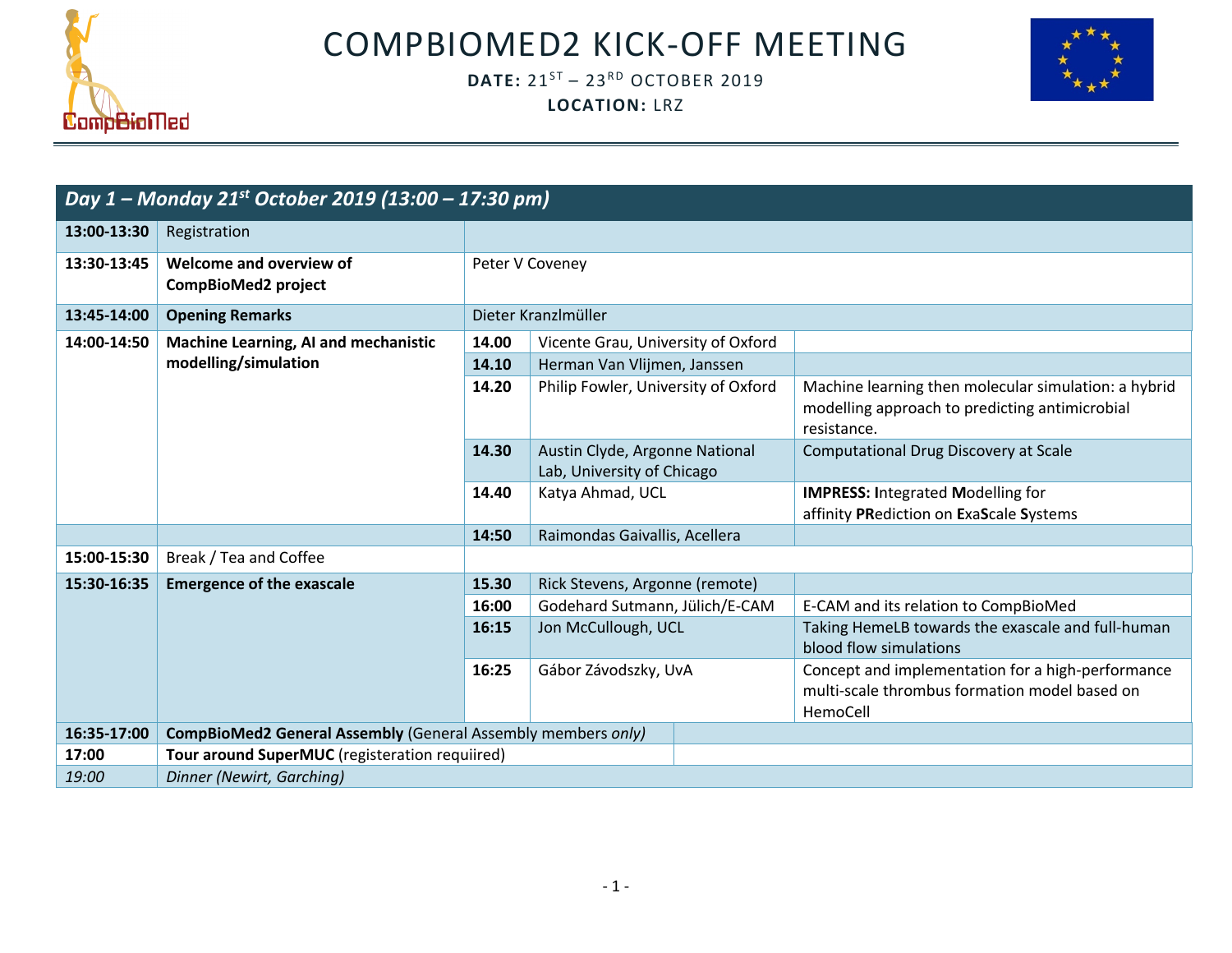| Day 2 - Tuesday 22 <sup>nd</sup> October 2019 (9.00 - 17.30 pm) |                                                                                    |                                     |                                                 |                                                                                                                                           |  |
|-----------------------------------------------------------------|------------------------------------------------------------------------------------|-------------------------------------|-------------------------------------------------|-------------------------------------------------------------------------------------------------------------------------------------------|--|
| 09:00-09:15                                                     | <b>Project Management, Dissemination and</b><br><b>Innovation (Work Package 1)</b> |                                     | WP1 leader (UCL)<br><b>Emily Lumley</b>         |                                                                                                                                           |  |
| $09:15 - 10:15$                                                 | <b>Research and Applications (Work Package 2)</b>                                  |                                     | WP2 leader (UvA)                                |                                                                                                                                           |  |
| $10:15 - 10:40$                                                 | Data Management and Analytics (Work Package 3)                                     | Alfons Hoekstra<br>WP3 leader (LRZ) |                                                 |                                                                                                                                           |  |
|                                                                 |                                                                                    |                                     | Dieter Kranzlmüller                             |                                                                                                                                           |  |
| $10:40 - 11:10$                                                 | Break / Tea and Coffee                                                             |                                     |                                                 |                                                                                                                                           |  |
| $11:10 - 11:35$                                                 | <b>Operations and Services (Work Package 4)</b>                                    |                                     | WP4 leader (SARA)                               |                                                                                                                                           |  |
|                                                                 |                                                                                    |                                     | Marco Verdicchio                                |                                                                                                                                           |  |
| $11:35 - 12:00$                                                 | <b>Incubator Applications (Work Package 5)</b>                                     |                                     | WP5 leader (BSC)<br>Mariano Vazquez             |                                                                                                                                           |  |
| 12:00-13:00                                                     | Lunch                                                                              |                                     |                                                 |                                                                                                                                           |  |
| $13:00 - 12:30$                                                 | <b>Engagement, Training and Sustainability (Work</b><br>Package 6)                 |                                     | WP6 leader (USFD)<br>Alberto Marzo              |                                                                                                                                           |  |
| $13:30 - 14:30$                                                 | <b>International Partners and Related projects</b>                                 | 13:30                               | Shantenu Jha, Rutgers                           | DeepDriveMD: Deep-Learning Driven Adaptive                                                                                                |  |
|                                                                 |                                                                                    |                                     | (remote)                                        | Molecular Simulations for Protein Folding                                                                                                 |  |
|                                                                 |                                                                                    | 14:00                               | Marian Bubak, Sano                              |                                                                                                                                           |  |
|                                                                 |                                                                                    | 14:05<br>14.15                      | Guntram Berti, FocusCoE<br>Peter Coveney, VECMA | VECMA - Verified Exascale Computing for                                                                                                   |  |
|                                                                 |                                                                                    |                                     |                                                 | <b>Multiscale Applications</b>                                                                                                            |  |
|                                                                 |                                                                                    | 14:25                               | Marc Kirschner, EU-<br>STANDS4PM                | EU-STANDS4PM - A European standardization<br>framework for data integration and data-driven<br>in silico models for personalized medicine |  |
| $14:35 - 15:00$                                                 | Break/Tea and Coffee                                                               |                                     |                                                 |                                                                                                                                           |  |
| $15:00 - 16:35$                                                 | <b>Associate Partners and additional presentations</b>                             | 15:00                               | Alya Arabi, Zayed<br>University (remote)        | Electric Field Effects on Point Mutations in a<br><b>Realistic Model of DNA</b>                                                           |  |
|                                                                 |                                                                                    | 15:15                               | Marco Stijnen, LifeTec<br>Group                 |                                                                                                                                           |  |
|                                                                 |                                                                                    | 15:25                               | Phillipe Hupé, Institut<br>Curie                |                                                                                                                                           |  |
|                                                                 |                                                                                    | 15:35                               | Maria Bellantone, F1000<br>Research             |                                                                                                                                           |  |
|                                                                 |                                                                                    | 15:45                               | Mariano Vazquez, BSC                            |                                                                                                                                           |  |